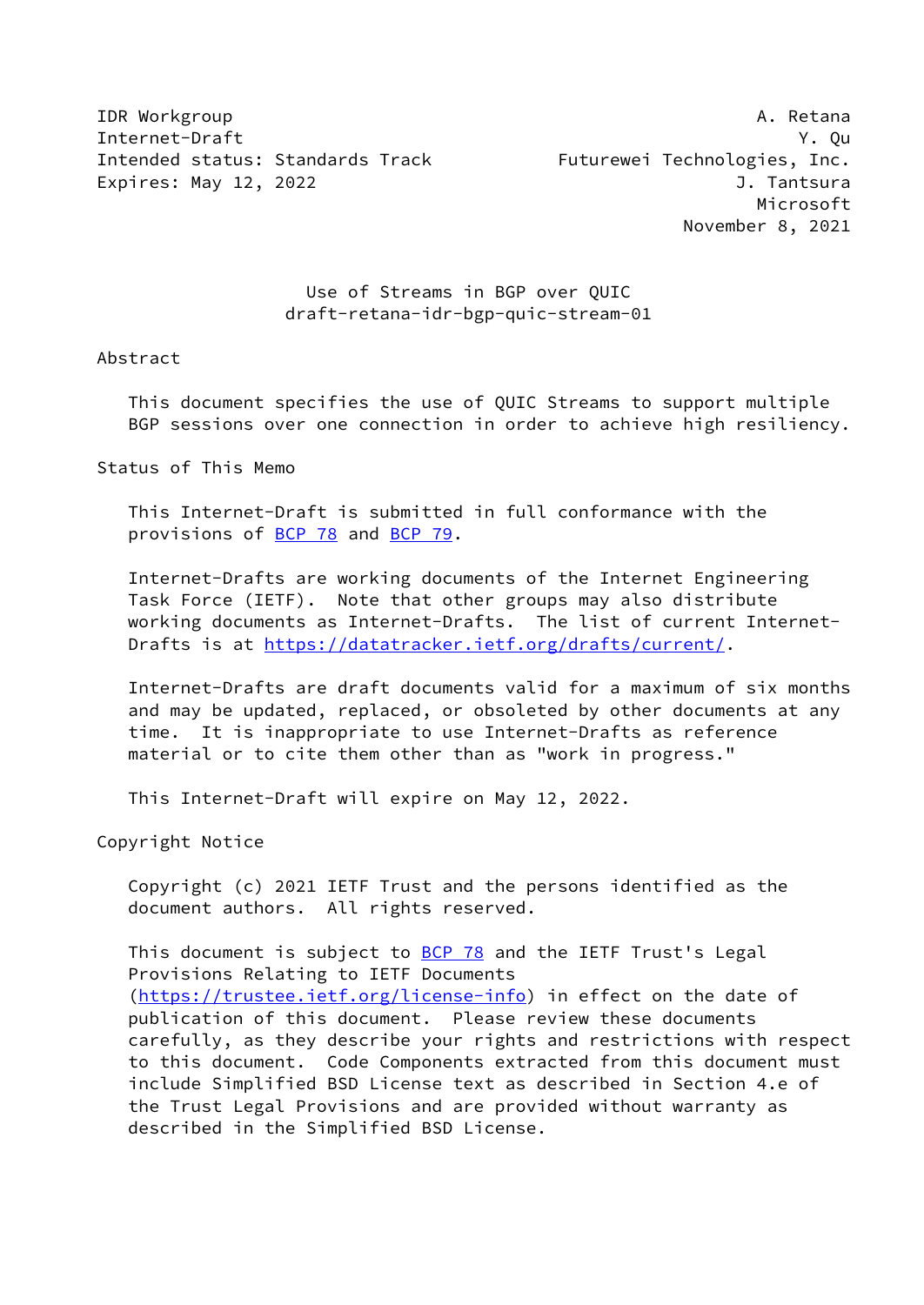<span id="page-1-1"></span>Internet-Draft BGP QUIC Streams November 2021

# Table of Contents

|                                                         | $\overline{2}$  |
|---------------------------------------------------------|-----------------|
| 1.1. Requirements Language                              | $\overline{3}$  |
|                                                         | $\overline{3}$  |
| $2.1$ . Multiple QUIC Streams                           | $\overline{3}$  |
| 2.2. Multiple BGP Sessions Using QUIC Streams $\cdots$  | $\overline{3}$  |
| 3.                                                      | $\overline{4}$  |
| $\overline{4}$ .                                        | $\overline{5}$  |
| BGP Session Establishment and Collision Avoidance<br>5. | $\overline{5}$  |
| 6.                                                      | $\mathbf{I}$    |
| 7.<br>Operational Considerations                        | $\mathbf{I}$    |
| $7.1$ . Backward Compatibility                          | $\overline{1}$  |
| 7.2. Session Prioritization                             | $\overline{1}$  |
| 7.3. Other Considerations                               | $\overline{1}$  |
| <u>8</u> .                                              | $\overline{1}$  |
| 9.                                                      | 8               |
|                                                         | 8               |
|                                                         | 8               |
| Normative References<br><u>11.1</u> .                   | $\underline{8}$ |
| 11.2. Informative References                            | 9               |
|                                                         | 10              |
|                                                         |                 |

## <span id="page-1-0"></span>[1](#page-1-0). Introduction

The Border Gateway Protocol (BGP) [[RFC4271](https://datatracker.ietf.org/doc/pdf/rfc4271)] uses TCP as its transport protocol. BGP establishes peer relationships between routers using a TCP session on port 179. TCP also provides reliable packet communication.

Multiprotocol Extensions for BGP-4 (MP-BGP) [\[RFC4760](https://datatracker.ietf.org/doc/pdf/rfc4760)] allow BGP to carry information for multiple Network Layer protocols. However, only a single TCP connection can reach the Established state between a pair of peers [\[RFC4271](https://datatracker.ietf.org/doc/pdf/rfc4271)].

As pointed out by  $[\underline{I-D.iett-idr-bgp-multisession}]$ , there are some disadvantages of using a single BGP session:

 A common criticism of BGP is the fact that most malformed messages cause the session to be terminated. While this behavior is necessary for protocol correctness, one may observe that the protocol machinery of a given implementation may only be defective with respect to a given AFI/SAFI. Thus, it would be desirable to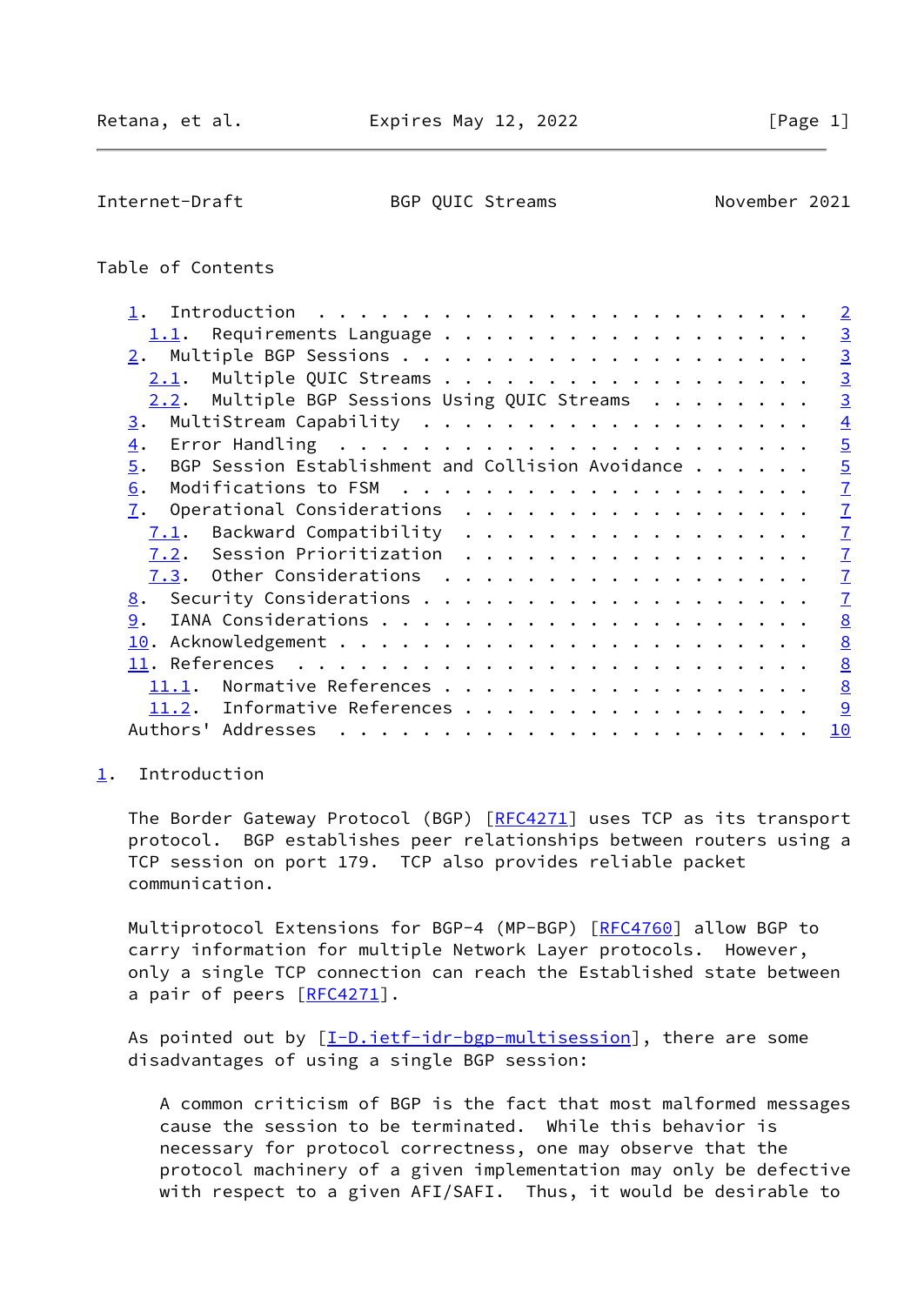allow the session related to that family to be terminated while leaving other AFI/SAFI unaffected. As BGP is commonly deployed, this is not possible.

Retana, et al. **Expires May 12, 2022** [Page 2]

<span id="page-2-1"></span>

Internet-Draft BGP QUIC Streams November 2021

 A second criticism of BGP is that it is difficult or in some cases impossible to manage control plane resource contention when BGP is used to support diverse services over a single session. In contrast, if a single BGP session carries only information for a single service (or related set of services) it may be easier to manage such contention.

 QUIC [\[RFC9000](https://datatracker.ietf.org/doc/pdf/rfc9000)] is a UDP-based multiplexed and secure transport protocol. QUIC can provide low latency and encrypted transport with resilient connections. [\[I-D.chen-idr-bgp-over-quic\]](#page-8-4) specifies the procedure to use BGP over QUIC. Complementary to it, this document specifies a mechanism to support multiple BGP sessions using QUIC streams.

 Each BGP session operates independently. Thus, an error on one session has no impact on any other session. The Network Layer protocol(s) negotiated in the BGP OPEN message distinguish the sessions.

<span id="page-2-0"></span>[1.1](#page-2-0). Requirements Language

 The key words "MUST", "MUST NOT", "REQUIRED", "SHALL", "SHALL NOT", "SHOULD", "SHOULD NOT", "RECOMMENDED", "NOT RECOMMENDED", "MAY", and "OPTIONAL" in this document are to be interpreted as described in [BCP](https://datatracker.ietf.org/doc/pdf/bcp14) [14](https://datatracker.ietf.org/doc/pdf/bcp14) [[RFC2119\]](https://datatracker.ietf.org/doc/pdf/rfc2119) [\[RFC8174](https://datatracker.ietf.org/doc/pdf/rfc8174)] when, and only when, they appear in all capitals, as shown here.

- <span id="page-2-2"></span>[2](#page-2-2). Multiple BGP Sessions
- <span id="page-2-3"></span>[2.1](#page-2-3). Multiple QUIC Streams

 QUIC [\[RFC9000](https://datatracker.ietf.org/doc/pdf/rfc9000)] is a UDP-based secure transport protocol that provides connection-oriented and stateful interaction between a client and server. It integrates TLS and allows the exchange of application data as soon as possible.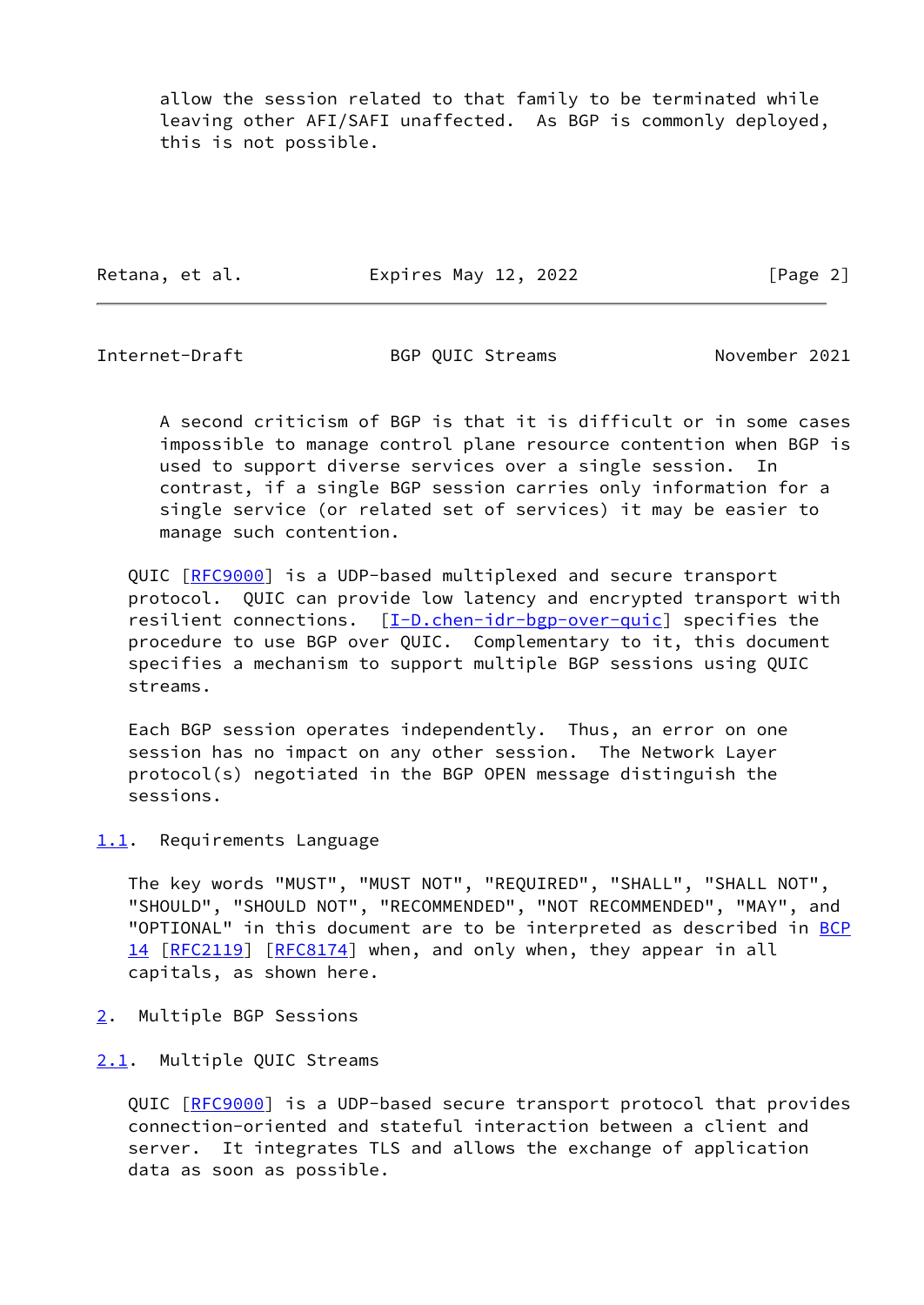In QUIC, application protocols exchange information via streams, and multiple streams can be multiplexed onto an underlying connection. Each stream is a separate unidirectional or bidirectional channel of "order stream of bytes." Moreover, each stream has flow control which limits bytes sent on a stream, together with flow control of the connection.

<span id="page-3-0"></span>[2.2](#page-3-0). Multiple BGP Sessions Using QUIC Streams

BGP over QUIC  $[I-D.chen-idr-bgp-over-quic]$  $[I-D.chen-idr-bgp-over-quic]$  proposes different options to map streams. This document specifies a complementary and backward compatible mechanism to establish multiple BGP sessions using QUIC

| Retana, et al. | Expires May 12, 2022 | [Page 3] |
|----------------|----------------------|----------|
|----------------|----------------------|----------|

<span id="page-3-2"></span>Internet-Draft BGP QUIC Streams November 2021

 streams. An implementation can assign one or more Network Layer protocols to a BGP session.

 A QUIC stream is created by sending a BGP OPEN message, and each stream MUST be bidirectional as described in [Section](https://datatracker.ietf.org/doc/pdf/rfc9000#section-2.1) 2.1 of [RFC9000]. In addition, the corresponding stream MUST end (clean termination) as described in Section [2.4 of \[RFC9000\]](https://datatracker.ietf.org/doc/pdf/rfc9000#section-2.4) when a BGP session is terminated.

 [Section 5](#page-5-0) describes the Connection Collision Detection procedure to be used with streams. Each BGP session operates independently, which means critical conditions (such as a malformed message) in one session won't affect others.

<span id="page-3-1"></span>[3](#page-3-1). MultiStream Capability

 The MultiStream Capability (MSC) is defined to indicate that a BGP speaker supports multiple sessions as specified in this document. The capability [\[RFC5492](https://datatracker.ietf.org/doc/pdf/rfc5492)] is defined as follows:

 Capability code (1 octet): TBD1 Capability length (1 octet): 1 Capability value (1 octet): flag field reserved. 0 1 2 3 4 5 6 7 +-+-+-+-+-+-+-+-+ | Reserved |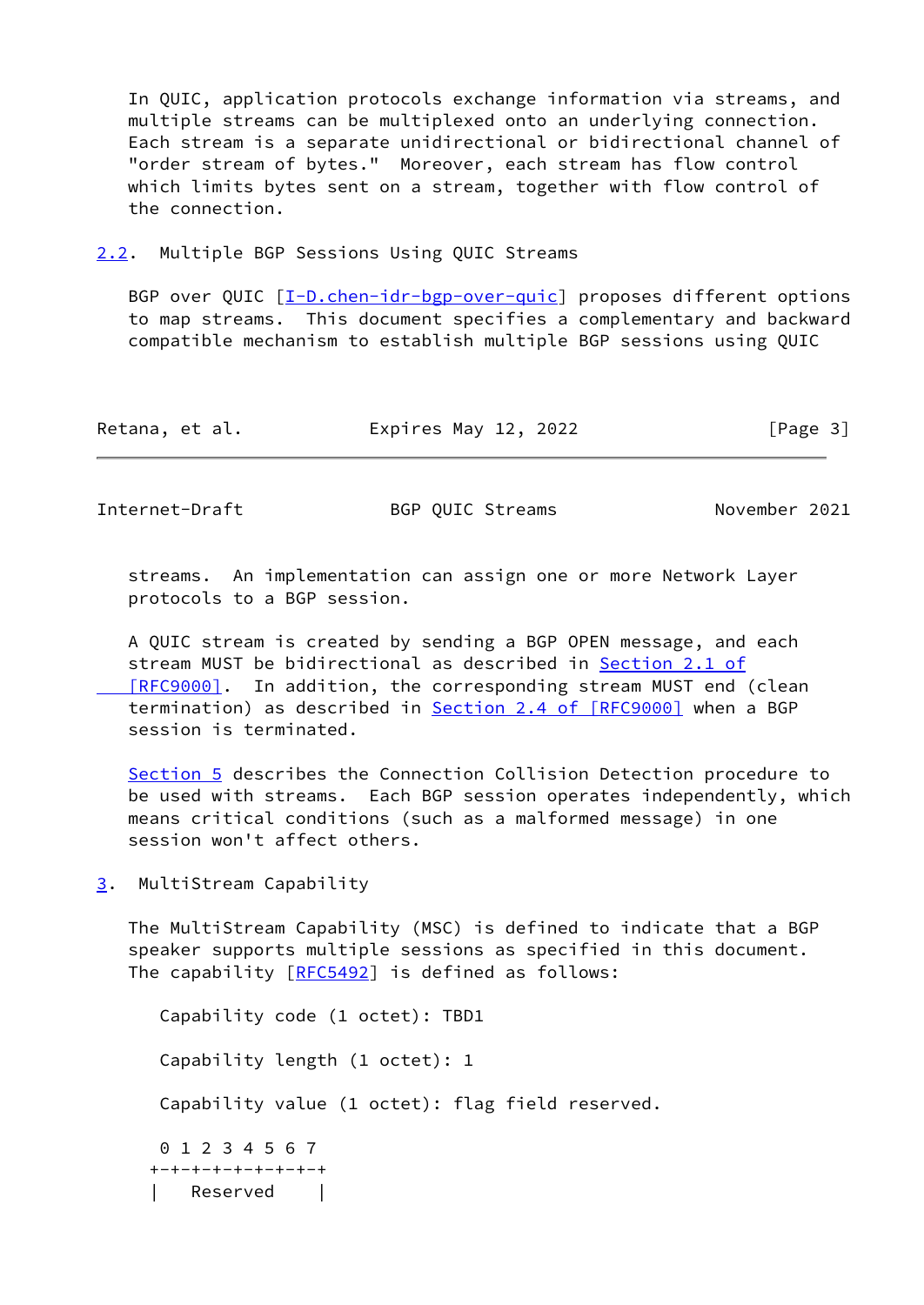+-+-+-+-+-+-+-+-+

Flags: bitfield - MUST be set to zero and ignored by the receiver.

 The MSC only applies when using BGP over QUIC [\[I-D.chen-idr-bgp-over-quic\]](#page-8-4). It MUST be included in all OPEN messages. It MUST be ignored otherwise.

 This specification applies only if both peers advertise the MSC during the establishment of the "initial session." Otherwise, the processes specified in [\[I-D.chen-idr-bgp-over-quic](#page-8-4)] MUST be followed. In particular, if a peer that advertises the MSC doesn't receive an OPEN message with the MSC from its peer, it SHOULD NOT terminate the session.

 Using the MSC allows peers to establish multiple BGP sessions, one per QUIC stream. Each new BGP session is established using a separate OPEN message [[RFC4271](https://datatracker.ietf.org/doc/pdf/rfc4271)] and MUST include the MSC. If both

| Retana, et al. | Expires May 12, 2022 | [Page 4] |
|----------------|----------------------|----------|
|----------------|----------------------|----------|

<span id="page-4-1"></span>Internet-Draft BGP QUIC Streams November 2021

 peers exchange the MSC in the "initial session," they MUST include it when establishing other sessions. Otherwise, the new session MUST be terminated, and the Error Subcode MUST be set to MultiStream Conflict (TBD2), defined in [Section 4.](#page-4-0)

 Once a BGP session is established, it follows the procedures specified in [\[RFC4271](https://datatracker.ietf.org/doc/pdf/rfc4271)].

<span id="page-4-0"></span>[4](#page-4-0). Error Handling

OPEN message error handling is defined in section [6.2 of \[RFC4271\]](https://datatracker.ietf.org/doc/pdf/rfc4271#section-6.2). This document introduces the following OPEN Message Error subcodes:

 TBD2 - MultiSession Conflict - Used if the MSC is exchanged by both peers in the "initial session" but is not present when establishing a new session.

 TBD3 - Session Capability Mismatch - Used if a BGP speaker terminates a session in the case where it sends an OPEN message with the MSC but receives an OPEN message without it.

TBD4 - Network Layer Protocol Mismatch - Used if a BGP session has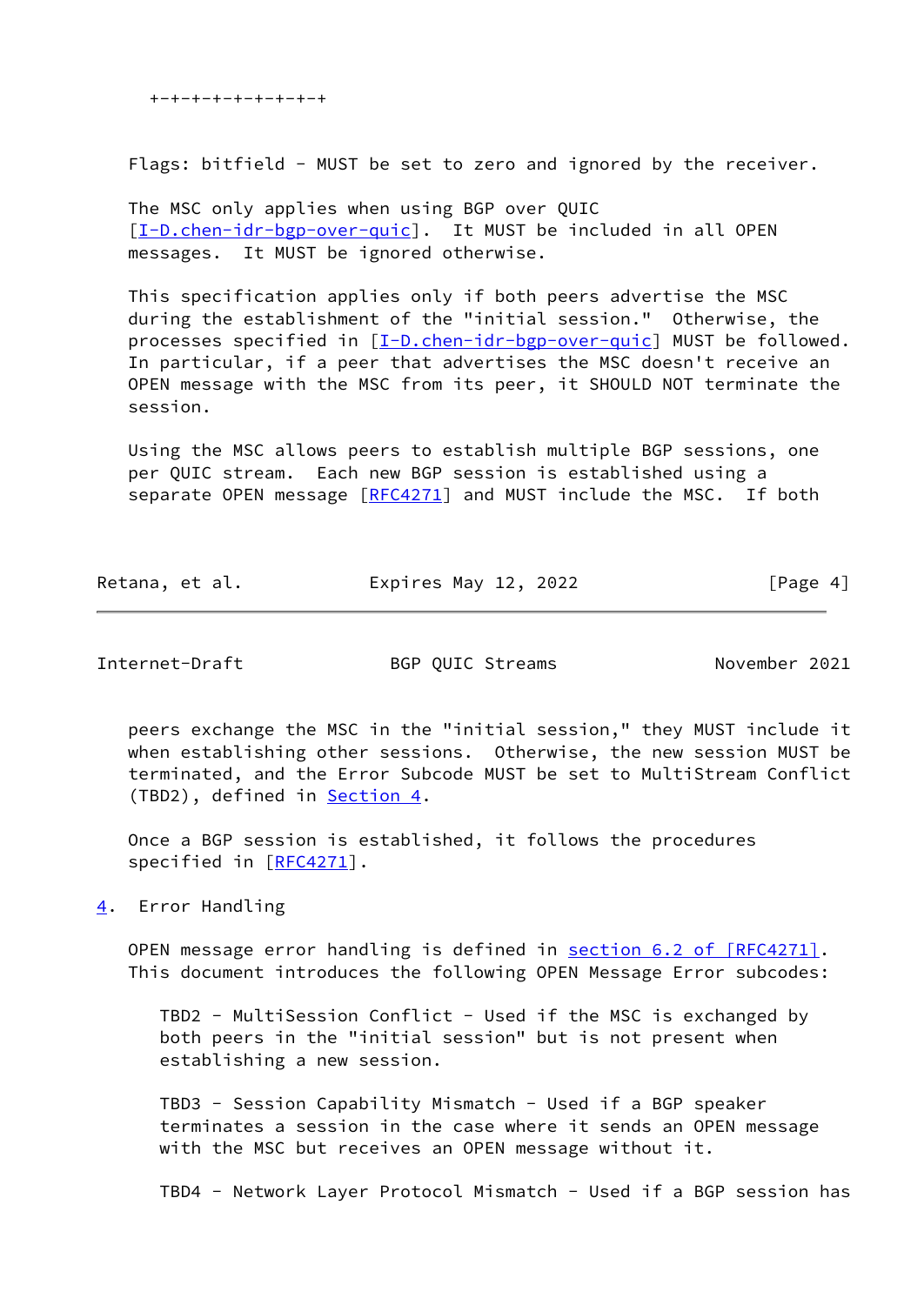already been established for a signaled Network Layer Protocol, either individually or as part of a set.

[Section 3](#page-3-1) recommends not terminating a session when only one peer supports the MSC. If such a BGP speaker does terminate the session, the Error Subcode MUST be set to Session Capability Mismatch (TBD3).

 Any individual BGP session can be terminated as specified in [\[RFC4486](https://datatracker.ietf.org/doc/pdf/rfc4486)]. If multiple sessions are to be terminated, then the procedure MUST be followed for each one.

<span id="page-5-0"></span>[5](#page-5-0). BGP Session Establishment and Collision Avoidance

 Before creating a new session, a BGP speaker should check that no session exists for the same Network Layer protocol(s). If a session already exists, the BGP speaker SHOULD NOT attempt to create a new one.

 If a pair of BGP speakers try to establish a BGP session with each other simultaneously, then two parallel sessions will be formed. In the case of BGP over QUIC, the IP addresses of the connection cannot be used to resolve collisions when using multiple streams.

 To avoid connection collisions, a session is identified by the My Autonomous System and BGP Identifier fields pair in the OPEN message. In this context, a connection collision is the attempt to open a BGP

| Retana, et al. | Expires May 12, 2022 | [Page 5] |
|----------------|----------------------|----------|
|                |                      |          |

Internet-Draft BGP QUIC Streams November 2021

 session for which the set of Network Layer protocols is the same. One of the connections MUST be closed.

 The connection collision is resolved using the extension specified in [\[RFC6286](https://datatracker.ietf.org/doc/pdf/rfc6286)]. In other words, the session with the higher-valued BGP Identifier is preserved [\[RFC4271](https://datatracker.ietf.org/doc/pdf/rfc4271)]. If the BGP Identifiers are identical, then the session with the larger ASN is preserved  $[REG286]$ .

 Upon receiving an OPEN message, the local system MUST examine all of its sessions in the OpenConfirm state. A BGP speaker MAY also examine sessions in an OpenSent state if it knows the BGP Identifier of the peer by means outside of the protocol. If among these sessions, there is one to a remote BGP speaker whose BGP Identifier and ASN pair equals the one in the OPEN message, and this session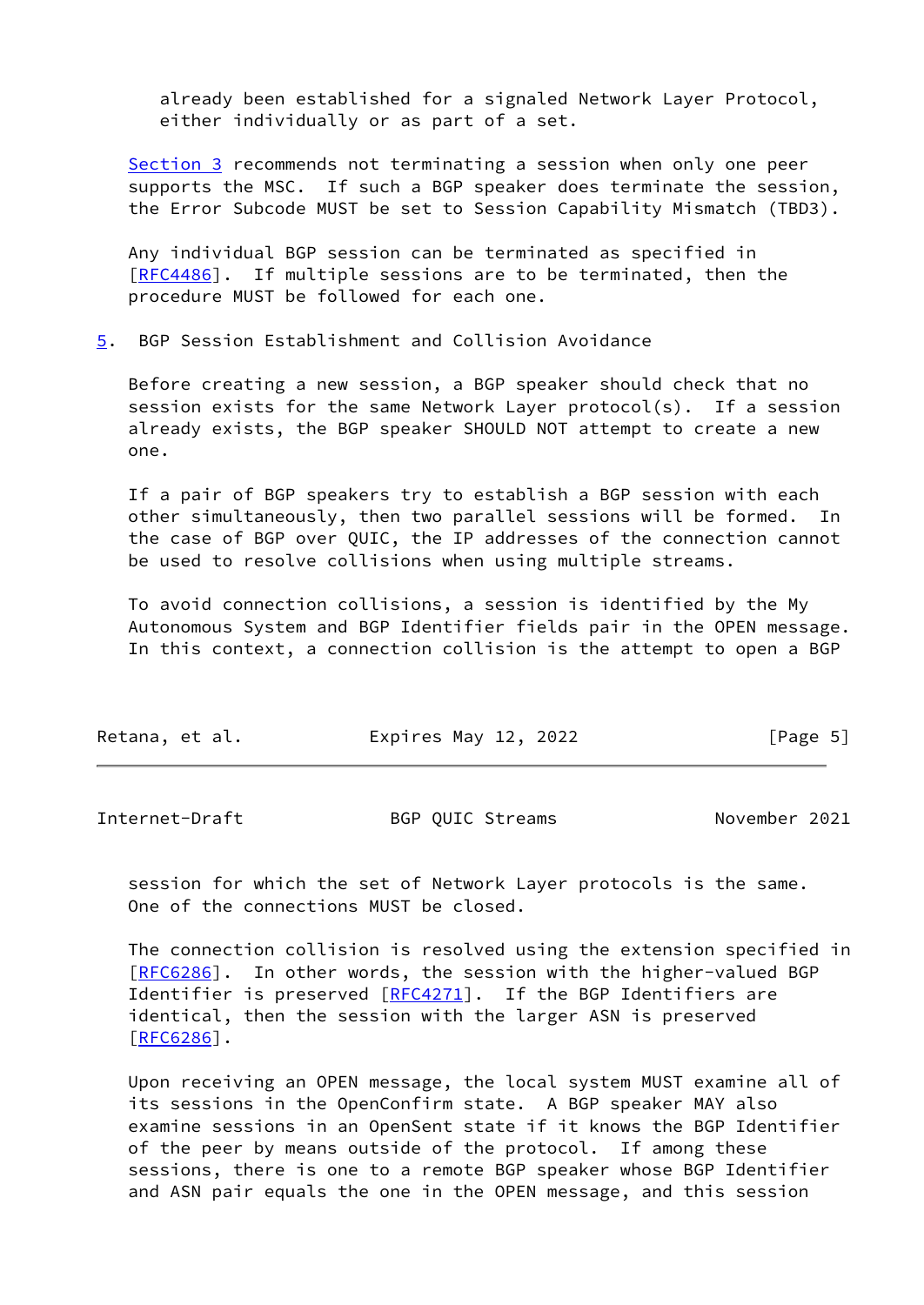collides with the connection over which the OPEN message is received, then the local system performs the following collision resolution procedure:

 1) The BGP Identifier of the local system is compared to the BGP Identifier of the remote system (as specified in the OPEN message). Comparing BGP Identifiers is done by converting them to host byte order and treating them as 4-octet unsigned integers.

 2) If the value of the local BGP Identifier is less than the remote one, the local system closes the BGP connection that already exists (the one that is already in the OpenConfirm state) and accepts the BGP connection initiated by the remote system.

 2a) Otherwise, the local system closes the newly created BGP connection (the one associated with the recently received OPEN message) and continues to use the existing one (the one that is already in the OpenConfirm state).

 3) If the BGP Identifiers of the peers involved in the connection collision are identical, then the session initiated by the BGP speaker with the larger AS number is preserved.

 Unless allowed via configuration, a connection collision with an existing BGP session in the Established state causes the closing of the newly created session.

 Closing the BGP session (that results from the collision resolution procedure) is accomplished by sending the NOTIFICATION message with the Error Code Cease, Subcode Connection Collision Resolution (7)  $[RFC4486]$  $[RFC4486]$ .

The remainder of the process is as specified in  $[REC4271]$ .

<span id="page-6-1"></span>

| Retana, et al.             | Expires May 12, 2022 | [Page 6]      |
|----------------------------|----------------------|---------------|
| Internet-Draft             | BGP QUIC Streams     | November 2021 |
| Modifications to FSM<br>6. |                      |               |

<span id="page-6-0"></span>[To be completed.]

<span id="page-6-2"></span>[7](#page-6-2). Operational Considerations

<span id="page-6-3"></span>[7.1](#page-6-3). Backward Compatibility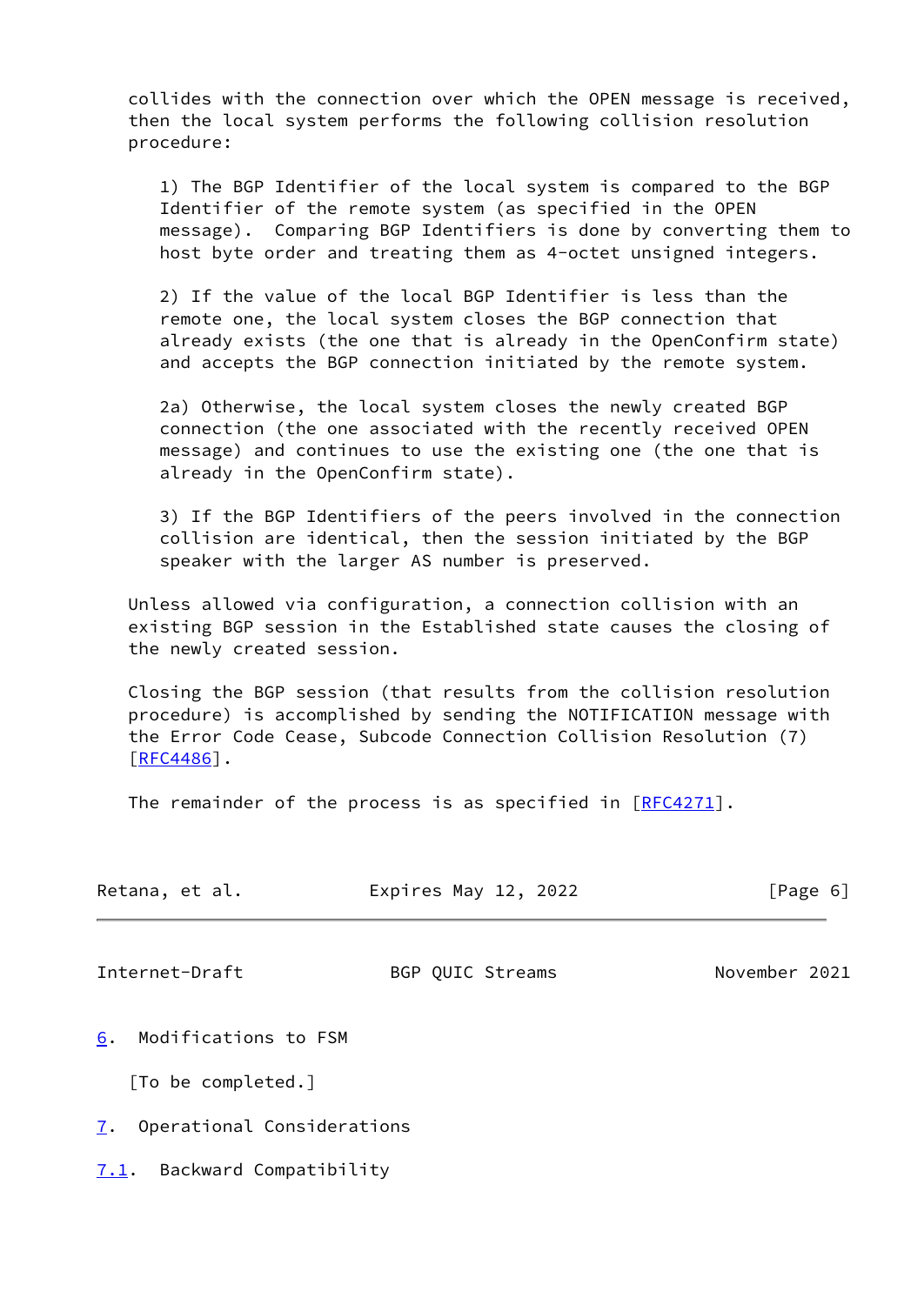A BGP speaker that doesn't understand the MSC will ignore it [\[RFC5492](https://datatracker.ietf.org/doc/pdf/rfc5492)]. [Section 3](#page-3-1) recommends not terminating a session when only one peer supports the MSC. Instead, the operation will continue as specified in [\[I-D.chen-idr-bgp-over-quic\]](#page-8-4).

#### <span id="page-7-0"></span>[7.2](#page-7-0). Session Prioritization

 One of the drawbacks of a single BGP session is that control plane messages for all supported Network Layer protocols use the same connection, which may cause resource contention.

QUIC [\[RFC9000](https://datatracker.ietf.org/doc/pdf/rfc9000)] does not provide a mechanism for exchanging prioritization information. Instead, it recommends that implementations provide ways for an application to indicate the relative priority of streams, in this case, mapped to BGP sessions. An operator should prioritize BGP sessions (streams) that carry critical control plane information if the functionality is available. The definition of this functionality and the determination of the importance of a BGP session are both outside the scope of this document.

<span id="page-7-1"></span>[7.3](#page-7-1). Other Considerations

 A configuration command SHOULD be implemented to allow grouping of some AFI/SAFIs into one session.

<span id="page-7-2"></span>[8](#page-7-2). Security Considerations

 This document specifies how to establish multiple BGP sessions over a single QUIC connection. The general operation of BGP is not changed, nor is its security model. The security considerations of [\[I-D.chen-idr-bgp-over-quic\]](#page-8-4) apply. Also, the non-TCP-related considerations of  $[REC4271]$ ,  $[REC4272]$ , and  $[REC7454]$  apply to the specification in this document.

 By separating the control plane traffic over multiple sessions, the effect of a session-based vulnerability is reduced; only a single session is affected and not the whole connection. The result is increased resiliency.

| Retana, et al. | Expires May 12, 2022 | [Page 7] |
|----------------|----------------------|----------|
|----------------|----------------------|----------|

<span id="page-7-3"></span>Internet-Draft BGP QUIC Streams November 2021

On the other hand, a high number of BGP sessions may result in higher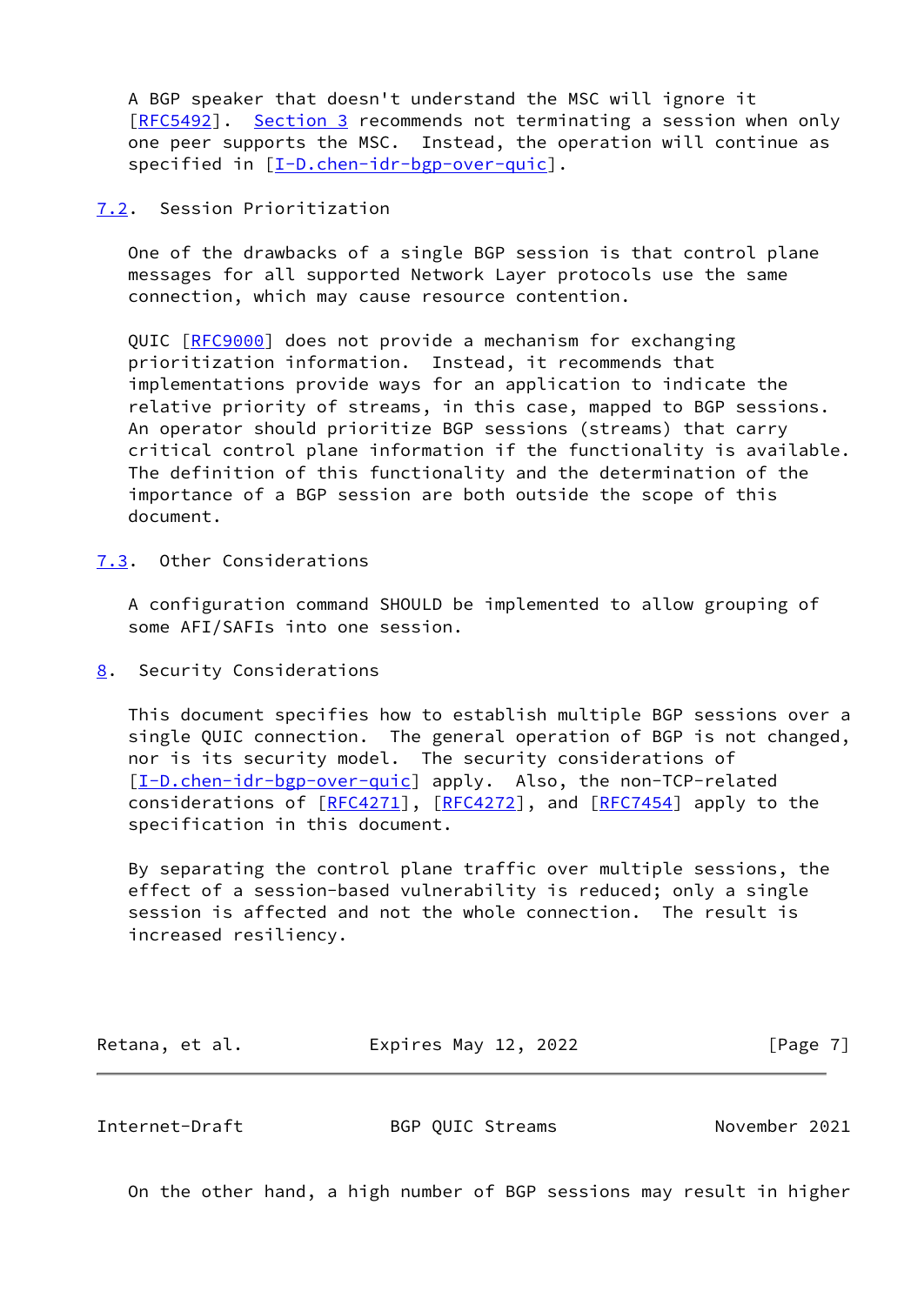resource utilization and the risk of depletion. Also, more sessions may imply additional configuration and operational complexity. However, this risk is mitigated by the fact that BGP sessions typically require explicit configuration by the operator.

<span id="page-8-0"></span>[9](#page-8-0). IANA Considerations

 IANA is asked to assign a new Capability Code for the MultiStream Capablity ([Section 3\)](#page-3-1) as follows:

+-------+----------------------+-----------------+------------------+

|      | Value   Description       | Reference              | Change<br>Controller |
|------|---------------------------|------------------------|----------------------|
| TBD1 | MultiStream<br>Capability | [This Document]   IETF |                      |

# MultiStream Capability

 IANA is asked to assign three values from the OPEN Message Error subcodes registrty as follows:

| Value   Name<br>$+ - - - - - - + - - - - - -$ |                                                                                                                     | Reference                            |
|-----------------------------------------------|---------------------------------------------------------------------------------------------------------------------|--------------------------------------|
| TBD3<br>TBD4                                  | TBD2   MultiSession Conflicty<br>Session Capability Mismatch<br>  Network Layer Protocol Mismatch   [This Document] | [This Document]  <br>[This Document] |

# <span id="page-8-1"></span>[10.](#page-8-1) Acknowledgement

 This document references the text and procedures defined in [\[I-D.ietf-idr-bgp-multisession](#page-9-2)], and we are grateful for their contributions.

The authors would like to thank xx for review and comments.

## <span id="page-8-2"></span>[11.](#page-8-2) References

<span id="page-8-3"></span>[11.1](#page-8-3). Normative References

```
 [I-D.chen-idr-bgp-over-quic]
Chen, S., Zhang, Y., Wang, H., and Z. Li, "BGP Over QUIC",
draft-chen-idr-bgp-over-quic-00 (work in progress), June
2021.
```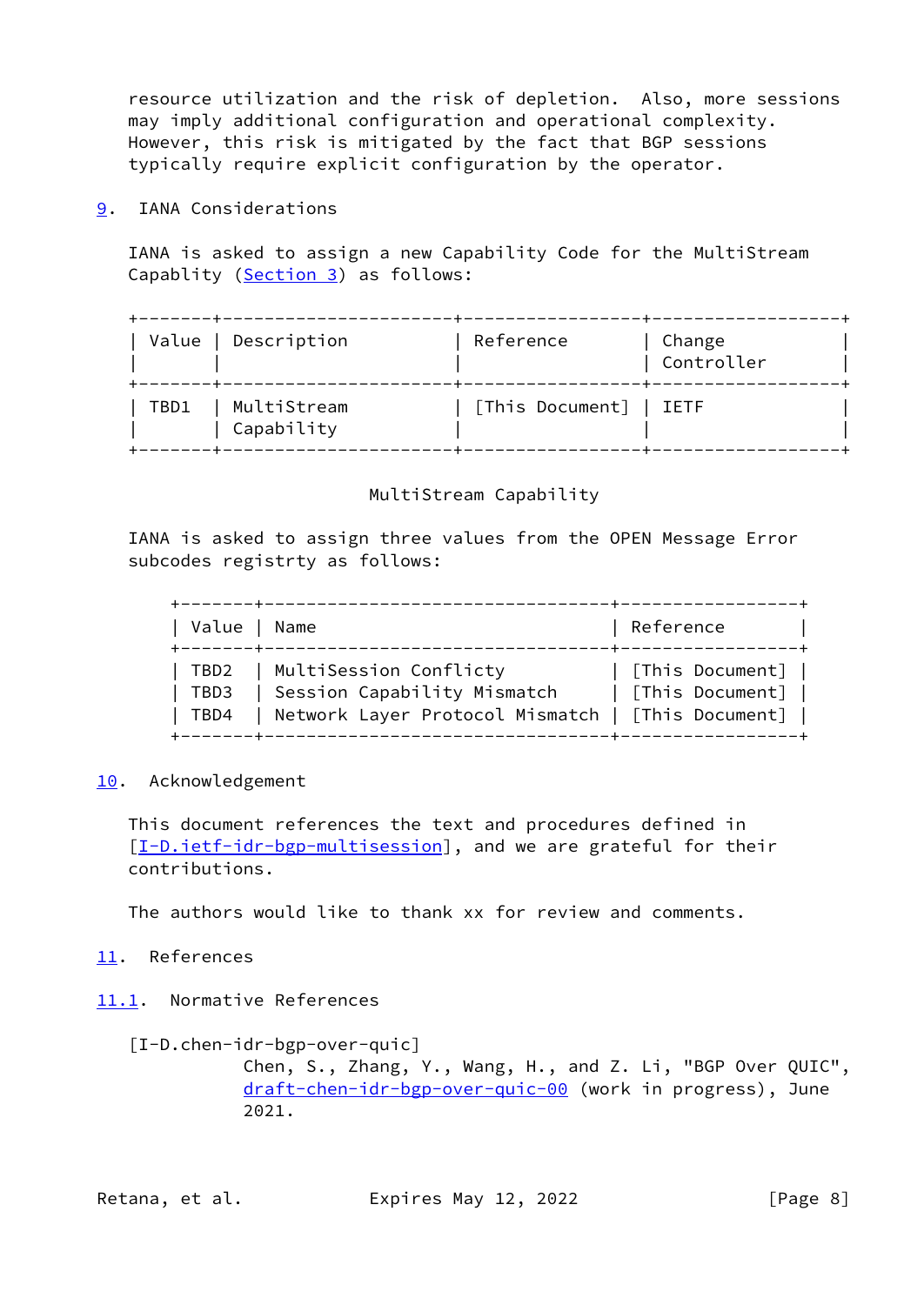<span id="page-9-1"></span>

Internet-Draft BGP QUIC Streams November 2021

- [RFC2119] Bradner, S., "Key words for use in RFCs to Indicate Requirement Levels", [BCP 14](https://datatracker.ietf.org/doc/pdf/bcp14), [RFC 2119](https://datatracker.ietf.org/doc/pdf/rfc2119), DOI 10.17487/RFC2119, March 1997, <[https://www.rfc-editor.org/info/rfc2119>](https://www.rfc-editor.org/info/rfc2119).
- [RFC4271] Rekhter, Y., Ed., Li, T., Ed., and S. Hares, Ed., "A Border Gateway Protocol 4 (BGP-4)", [RFC 4271,](https://datatracker.ietf.org/doc/pdf/rfc4271) DOI 10.17487/RFC4271, January 2006, <[https://www.rfc-editor.org/info/rfc4271>](https://www.rfc-editor.org/info/rfc4271).
- [RFC4486] Chen, E. and V. Gillet, "Subcodes for BGP Cease Notification Message", [RFC 4486](https://datatracker.ietf.org/doc/pdf/rfc4486), DOI 10.17487/RFC4486, April 2006, [<https://www.rfc-editor.org/info/rfc4486](https://www.rfc-editor.org/info/rfc4486)>.
- [RFC5492] Scudder, J. and R. Chandra, "Capabilities Advertisement with BGP-4", [RFC 5492](https://datatracker.ietf.org/doc/pdf/rfc5492), DOI 10.17487/RFC5492, February 2009, [<https://www.rfc-editor.org/info/rfc5492](https://www.rfc-editor.org/info/rfc5492)>.
- [RFC6286] Chen, E. and J. Yuan, "Autonomous-System-Wide Unique BGP Identifier for BGP-4", [RFC 6286](https://datatracker.ietf.org/doc/pdf/rfc6286), DOI 10.17487/RFC6286, June 2011, <<https://www.rfc-editor.org/info/rfc6286>>.
- [RFC8174] Leiba, B., "Ambiguity of Uppercase vs Lowercase in [RFC](https://datatracker.ietf.org/doc/pdf/rfc2119) [2119](https://datatracker.ietf.org/doc/pdf/rfc2119) Key Words", [BCP 14](https://datatracker.ietf.org/doc/pdf/bcp14), [RFC 8174,](https://datatracker.ietf.org/doc/pdf/rfc8174) DOI 10.17487/RFC8174, May 2017, [<https://www.rfc-editor.org/info/rfc8174](https://www.rfc-editor.org/info/rfc8174)>.
- [RFC9000] Iyengar, J., Ed. and M. Thomson, Ed., "QUIC: A UDP-Based Multiplexed and Secure Transport", [RFC 9000](https://datatracker.ietf.org/doc/pdf/rfc9000), DOI 10.17487/RFC9000, May 2021, <[https://www.rfc-editor.org/info/rfc9000>](https://www.rfc-editor.org/info/rfc9000).
- <span id="page-9-2"></span><span id="page-9-0"></span>[11.2](#page-9-0). Informative References
	- [I-D.ietf-idr-bgp-multisession] Scudder, J., Appanna, C., and I. Varlashkin, "Multisession BGP", [draft-ietf-idr-bgp-multisession-07](https://datatracker.ietf.org/doc/pdf/draft-ietf-idr-bgp-multisession-07) (work in progress), September 2012.
	- [RFC4272] Murphy, S., "BGP Security Vulnerabilities Analysis", [RFC 4272,](https://datatracker.ietf.org/doc/pdf/rfc4272) DOI 10.17487/RFC4272, January 2006, <[https://www.rfc-editor.org/info/rfc4272>](https://www.rfc-editor.org/info/rfc4272).
	- [RFC4760] Bates, T., Chandra, R., Katz, D., and Y. Rekhter, "Multiprotocol Extensions for BGP-4", [RFC 4760](https://datatracker.ietf.org/doc/pdf/rfc4760), DOI 10.17487/RFC4760, January 2007, <[https://www.rfc-editor.org/info/rfc4760>](https://www.rfc-editor.org/info/rfc4760).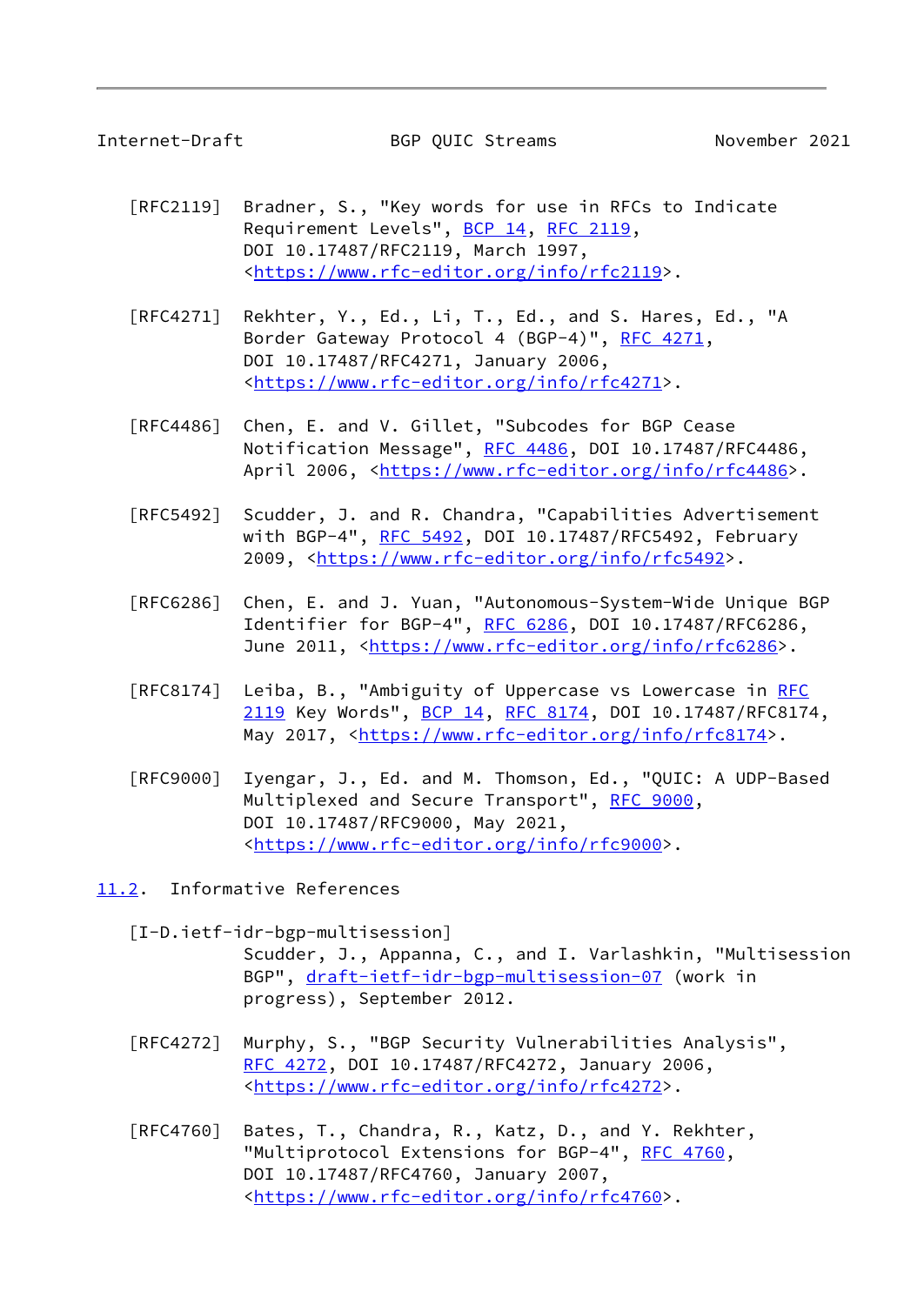<span id="page-10-0"></span>Internet-Draft BGP QUIC Streams November 2021

 [RFC7454] Durand, J., Pepelnjak, I., and G. Doering, "BGP Operations and Security", [BCP 194](https://datatracker.ietf.org/doc/pdf/bcp194), [RFC 7454,](https://datatracker.ietf.org/doc/pdf/rfc7454) DOI 10.17487/RFC7454, February 2015, <<https://www.rfc-editor.org/info/rfc7454>>.

Authors' Addresses

 Alvaro Retana Futurewei Technologies, Inc. 2330 Central Expressway Santa Clara, CA 95050 USA

Email: aretana@futurewei.com

 Yingzhen Qu Futurewei Technologies, Inc. 2330 Central Expressway Santa Clara, CA 95050 USA

Email: yingzhen.qu@futurewei.com

 Jeff Tantsura Microsoft USA

Email: jefftant.ietf@gmail.com